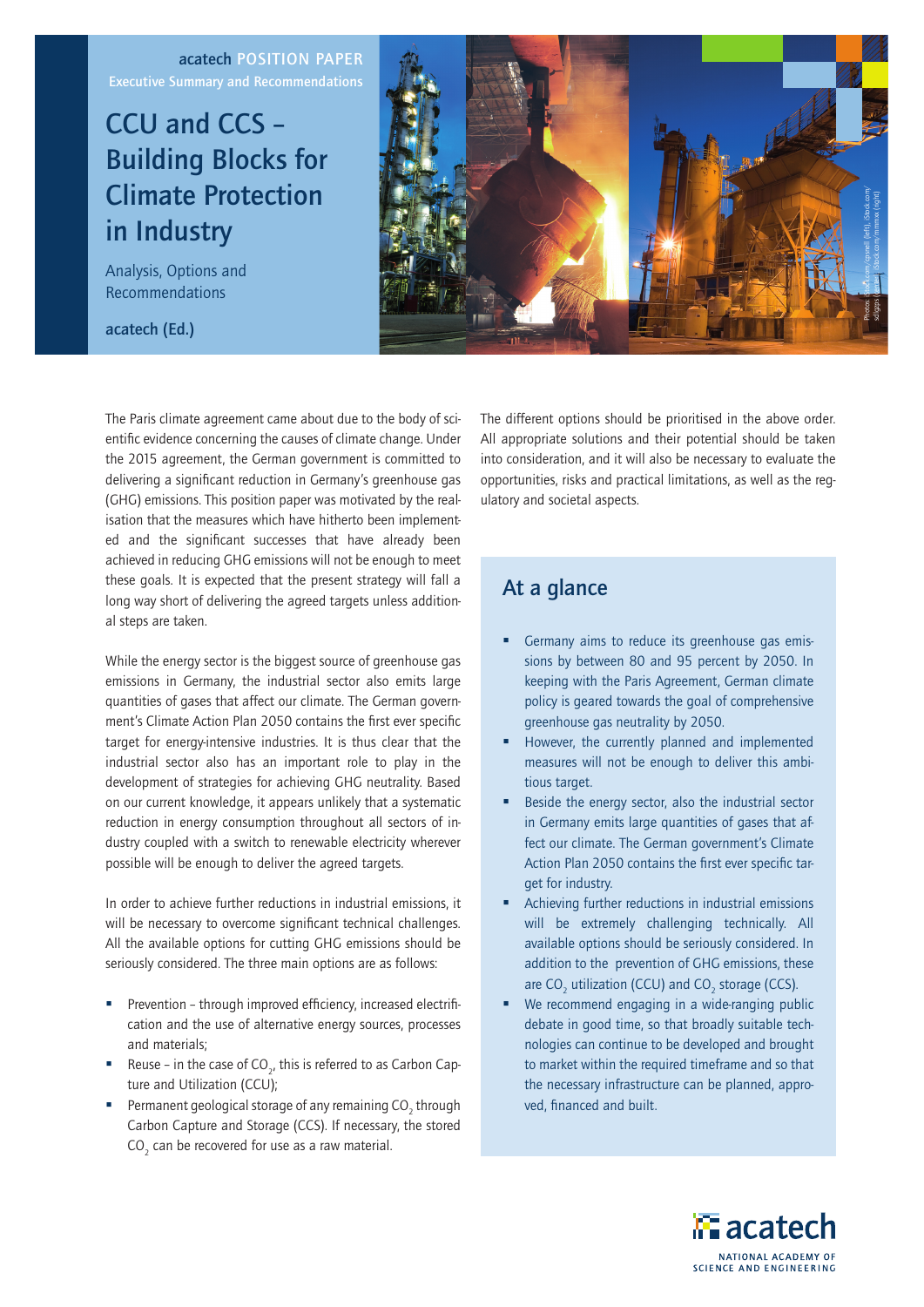

The CCU and CCS technologies addressed in detail by this paper are often mentioned in the same breath, as if their aims and impacts were largely similar. In actual fact, however, this is not the case. In Germany, CCU measures form part of the energy transition, which is focused on reducing our use of carboncontaining fossil fuels and making the switch to wind power and solar PV as the primary means of generating electricity. Several important industries in Germany still rely on carbon for a variety of purposes. Together with biomass, CO $_{\rm 2}$  can in principle provide an alternative source of carbon, although recycling CO<sub>2</sub> is generally an energy-intensive process in itself. Significant advances have already been made in power-to-gas technology. However, its large-scale use for climate change mitigation will not be possible in the short to medium term, since the necessary quantities of electrical energy from emission-free sources are not yet available. CCU technologies also provide the option of sequestering CO $_{_2}$  on a longer-term basis, for instance in PVC products or by mineralising CO<sub>2</sub> to create concrete aggregate. Moreover, composite materials containing carbon fibres could be used instead of steel, aluminium and cement in many applications. In conjunction with the use of organisms, e.g. algae, to remove CO<sub>2</sub> from the atmosphere and the use of renewable energy for energy-intensive cracking, this could provide a pathway towards a carbon-neutral circular economy.

CCU technology can thus help to move our energy systems towards a renewable basis. To date, however, there has been hardly any public discussion of the very different specific CCU applications. It is not currently possible to say when the very large quantities of cheap renewable electrical energy will become available that would be required for CCU to make a substantial contribution to meeting the Paris climate targets.

Large-scale CCS ventures have been undertaken in other countries, while a CCS pilot project has been carried out near the German town of Ketzin. CCS allows relatively large quantities of CO $_{\textrm{\tiny{2}}}$  to be stored in rock formations deep underground, permanently removing it from the atmosphere. However, it does not contribute to the transformation of our energy systems. Public acceptance of this technology is low, in particular due to past debates concerning the use of CCS by coal-fired power stations. However, engineering and geoscience experts have several years' experience of safely storing CO $_{_{2^{\prime}}}$  for instance under the North Sea, the Norwegian Sea and in Canada and the US. It will clearly only be possible to employ CCS as part of a strategy for achieving GHG neutrality if its use is widely supported among civil society, industry, government, professional associations and academia. Employment of CCS may be a realistic prospect in industries that have exhausted all the alternatives and have no other means of further reducing their  $\mathrm{CO}_2$  emissions. Before CCS can be used, it will be necessary to answer a number of questions: should any industrial emitters be granted privileged access to CCS technology – and if so which ones?; how long should they be allowed to use it (as a bridge technology)?; who will provide the infrastructure for transporting and storing the  $CO<sub>2</sub>$ ?; how can this be done in a cost-effective and environmentally-friendly manner while at the same time guaranteeing the highest safety standards?; what are the preferred locations and regions?; and who will pay for it? A series of challenges and research requirements exist primarily with regard to the technology's political and social acceptance.

German companies' innovative products and system solutions support climate protection all over the world, as well as creating and securing growth and jobs in machinery and plant engineering – and in electrical engineering, through the production of intelligent control technology, for example. Existing value chains and successful industry clusters should be maintained, with the relevant modifications; compatibility between GHG neutrality and industrial competitiveness should be ensured. Accordingly, federal and regional government must create conditions that foster innovation and a competitive technology environment, as well as facilitating a cost-effective reduction of overall industrial emissions. The regulatory framework and the targeted use of funding instruments will both be key to promoting these developments. Early roll-out of the necessary infrastructure will increase confidence in the sustainability and future success of industrial production lines and clusters, as well as helping to maintain Germany's position as a technological pioneer.

It is necessary to engage in a wide-ranging public debate on these issues in good time, so that broadly suitable technologies can continue to be developed and brought to market within the required timeframe and so that the necessary infrastructure can be planned, approved and built based on a pragmatic crosscompany and cross-sectoral approach. Questions concerning the infrastructure's business models and funding must also be answered as soon as possible. Certain sectors (the chemical, iron and steel and cement industries) could expand appropriate existing development platforms or create pioneering new ones. Overall, however, the main challenge will be to build a public consensus regarding the extent to which CCU and CCS should form key pillars of an overarching strategy for achieving GHG neutrality.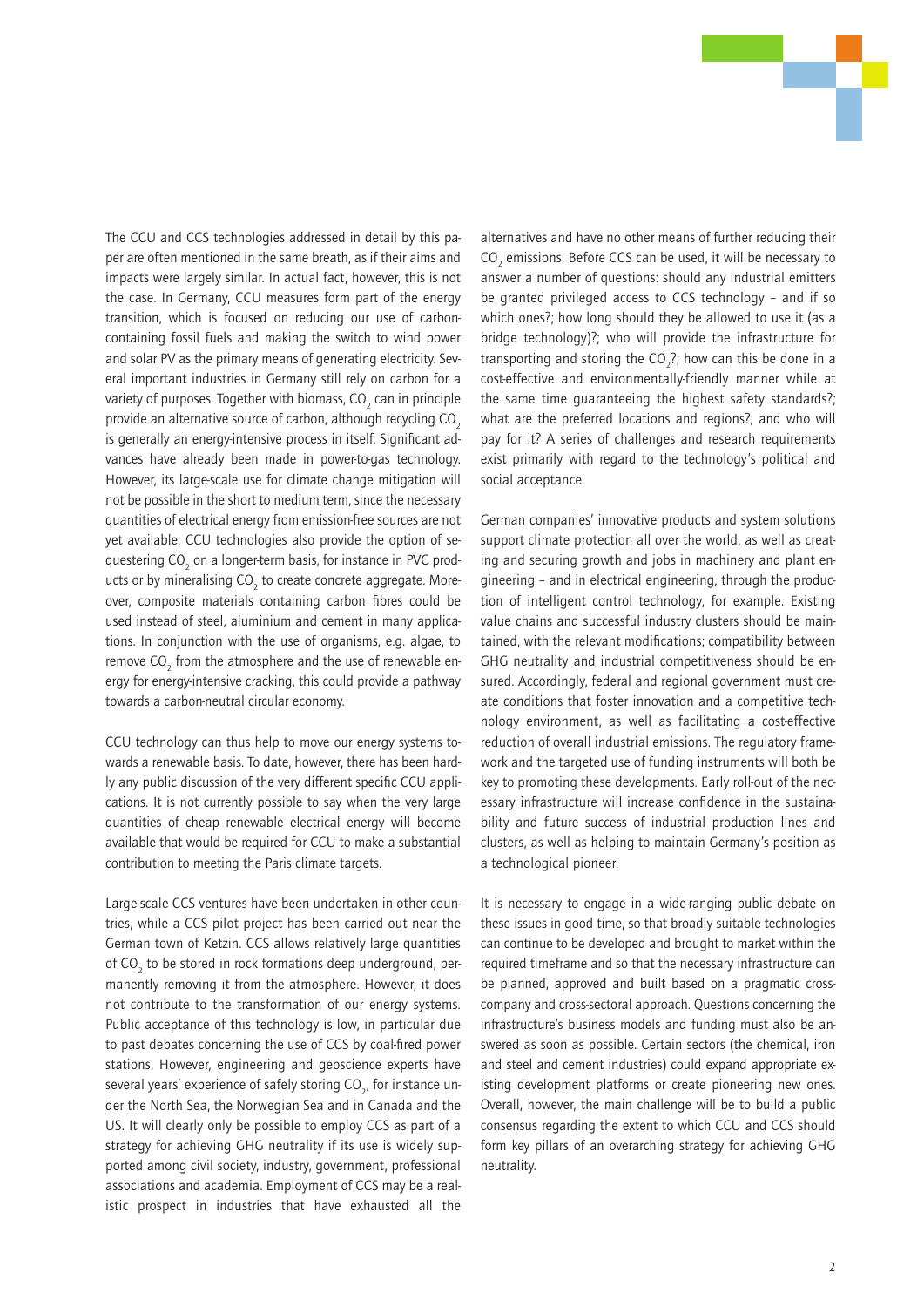## Options and recommendations

Germany aims to reduce its GHG emissions by between 80 and 95 percent by 2050. In keeping with the Paris Agreement, German climate policy is geared towards the goal of comprehensive GHG neutrality by 2050. The federal government has set the industrial sector the target of halving its emissions by 2030, compared to 1990 levels. To achieve further reductions in GHG emissions over and above this interim target, it will be necessary to overcome significant technical challenges and to ensure early planning and investment: commercially viable technologies must be developed and the required infrastructure must be built.

- In order to ensure that the ambitious climate targets can be met, it will be necessary – during the term of the current parliament – to roll out the industrial decarbonisation strategies contained in the coalition agreement while finding solutions that can simultaneously safeguard German industry's innovativeness, productivity and competitiveness.
- In addition to ongoing efficiency improvements, increased electrification of industrial processes, the use of alternative energy sources, processes and materials, targeted support for innovative emission reduction technologies, and the use of Carbon Capture and Utilization (CCU) as a step towards the establishment of a circular economy, a GHG neutrality strategy for industry should also consider the geological storage of CO $_{\rm _2}$  process emissions that cannot be otherwise prevented (Carbon Capture and Storage, CCS).
- **•** Utilization of CO<sub>2</sub> can make a contribution to GHG neutrality. Ultimately, however, CCU will only be able to play a decisive role in climate protection once very large quantities of cheap renewable energy become available. Since it is currently difficult to predict when this will happen, it is all the more important to implement alternative solutions over the coming decades.
- § Once the potential for the affected industries to reduce or eliminate their process emissions has been definitively exhausted and the possibility of transitioning to new materials and technologies in order to further cut emissions has been fully explored, consideration should be given to the option of geological storage of CO<sub>2</sub>. Large quantities of CO<sub>2</sub> can be stored deep under the earth's surface, both onshore and offshore, and can also be recovered if necessary.
- Given that it will take at least ten years to enable the widespread deployment of CCU and CCS, the potential of both technologies and the opportunities to create cost-effective synergies (e.g. a shared transport infrastructure) should be studied and assessed during the term of the current parliament. This is key to ensuring that CCU and CCS can be deployed on the necessary scale and within the required timeframe.
- Market-enabling institutions could be created to coordinate and implement the construction of a CCS infrastructure that would also be available for transporting  $CO_2$  from CCU projects. These institutions would provide a central platform for coordinating carbon capture, transport and storage projects, thereby reducing the economic risks. A cluster approach could reduce costs by generating economies of scale.
- It will only be possible to employ CCS as part of a strategy for achieving GHG neutrality if its use is widely supported among civil society, industry, government, professional associations and academia. As well as addressing the technological, economic, geological, political and regulatory challenges, it will also be essential to build widespread public support and acceptance.

In view of the ambitious commitments arising from the Paris Agreement, we consider it urgently necessary to evaluate the opportunities, risks and practical limitations of CCU and CCS during the term of the current parliament, as part of a comprehensive GHG neutrality strategy. The options identified through this process should be discussed with all the stakeholders as soon as possible.